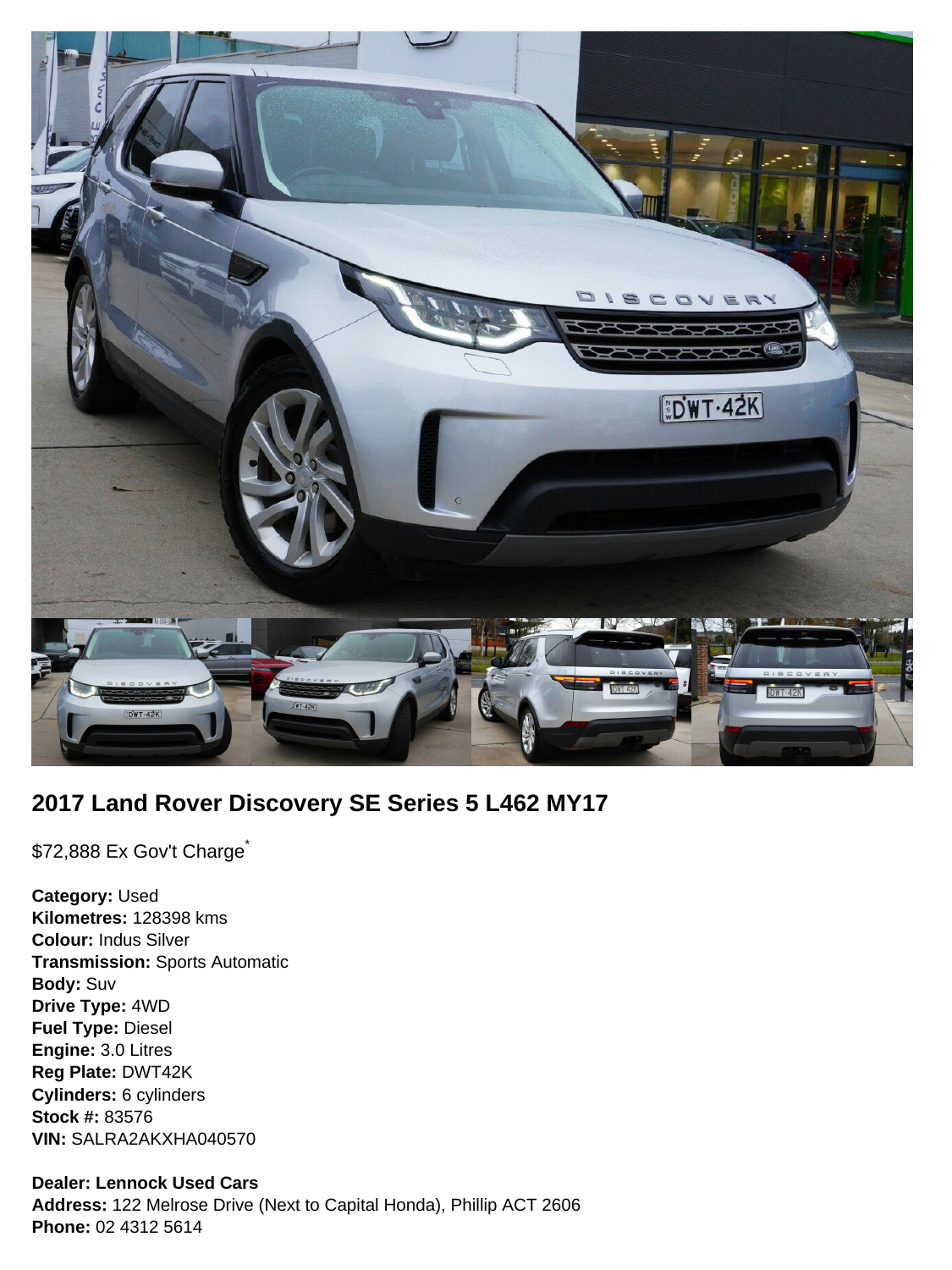# **Dealer Comments**

\*\*\* GREAT VALUE, GENUINE ENQUIRERS PLEASE\*\*\* \*\*\* Just Arrived, Based in ACT, Finance available to approved customers \*\*\* 2017 Land Rover Discovery Series 5 L462 MY17 TD6 SE Wagon Safety Options Bluetooth Sat Nav Heated Seats Reverse Camera Priced to sell \*\*\* We research our cars on daily bases to provide the most competitive deals for you! \*\*\* \*\*\* COMPETITIVE FINANCE DEALS \*\*\* Why buy from us? We are a major Canberra Dealer for your peace of mind and have been a part of the Canberra Community for over 58 years. We stock over 300 used cars and our new car brands include Volkswagen, Hyundai, Land Rover, Jaguar, Honda, Nissan, Skoda and Ram. All our cars come with an ACT/NSW roadworthy certificate and are workshop tested when required for your peace of mind. We welcome interstate purchases and can arrange delivery Australia wide. Our friendly staff look forward to making your next purchase a great experience! \*PLEASE NOTE: This car is advertised excluding government charges, transfer and registration fees which are payable upon registration in the state of the purchaser. Please check with your sales consultant to confirm build date as often Cars are advertised by Compliant Dates. Vehicle features and Options listed in this advertisement below are automatically supplied by Redbook code for this Make/Model and may not be specific to this vehicle.

\* If the price does not contain the notation that it is "Drive Away No More to Pay", the price may not include additional costs, such as stamp duty and other government charges. Please confirm price and features with the seller of the vehicle.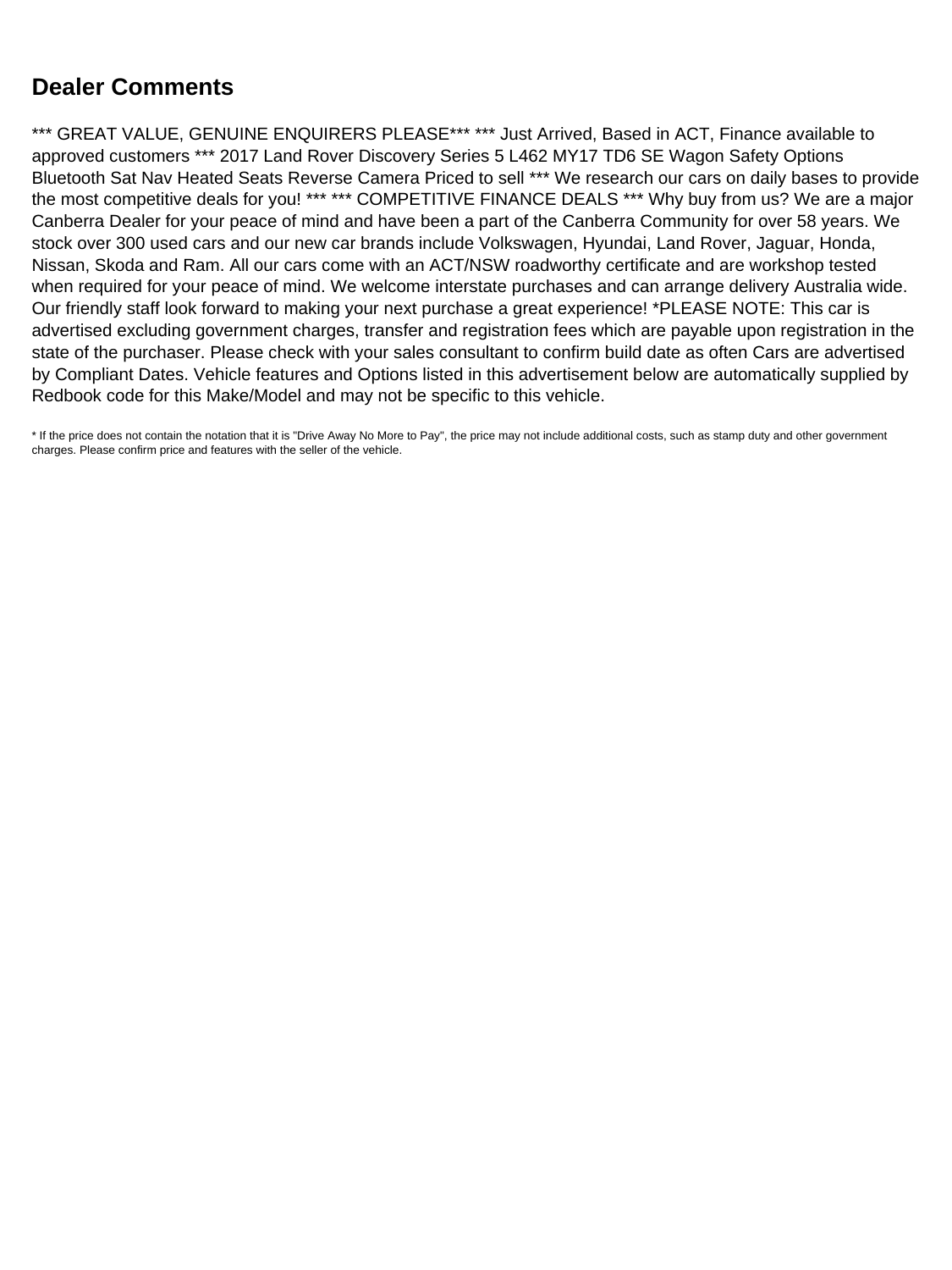# **Features and Specifications**

## **Audio, Visual & Communication**

10 Speaker Stereo **Audio - Audio - Aux Input USB Socket** Bluetooth System Colour Display Screen - Front Multi-function Control Screen - Colour Supervention Speed Dependant Volume Stereo

#### **Instruments & Controls**

Speed Limiter

#### **Interior**

Gloss Finish Inserts Leather Seats Leather Steering Wheel

## **Lights & Windows**

Fog Lamp/s - Rear New York 1999 and the United States of Headlamp Washers Headlamps - Electric Level Adjustment **Headlamps - LED** Headlamps - See me home **Headlamps Automatic (light sensitive)** Headlamps Automatic (light sensitive) Illuminated (puddle lamps) Door Mirrors **Intermittent Wipers** - Variable Laminated Windscreen **Lighting - Exterior Side** Lighting - Exterior Side Power Windows - Front & Rear **Rain Sensor (Auto wipers)** Rear View Mirror - Electric Anti Glare **Rear Wiper/Washer** Rear Wiper/Washer

# **Safety & Security**

Airbags - Head for 2nd Row Seats Airbags - Side for 1st Row Occupants (Front) Alarm **Brake Assist** Camera - Rear Vision Central Locking - Once Mobile Central Locking - Remote/Keyless Collision Mitigation - Forward (Low speed) Collision Warning - Forward **Collision Warning - Forward Collision Corner Braking** Control - Electronic Stability **ABS** (Antilock Brakes) Control - Hill Descent Control - Park Distance Front Control - Park Distance Rear Control - Pedestrian Avoidance with Braking Control - Traction Control - Trailer Sway EBD (Electronic Brake Force Distribution) and Engine Immobiliser Hill Holder Lane Departure Warning Airbag - Driver Parking Assist - Graphical Display Airbag - Passenger Seatbelt - Pretensioners 1st Row (Front) Seatbelt - Pretensioners 2nd Row(Rear Outer seats) Airbags - Head for 1st Row Seats (Front)

Trip Computer GPS (Satellite Navigation)

# **Seating**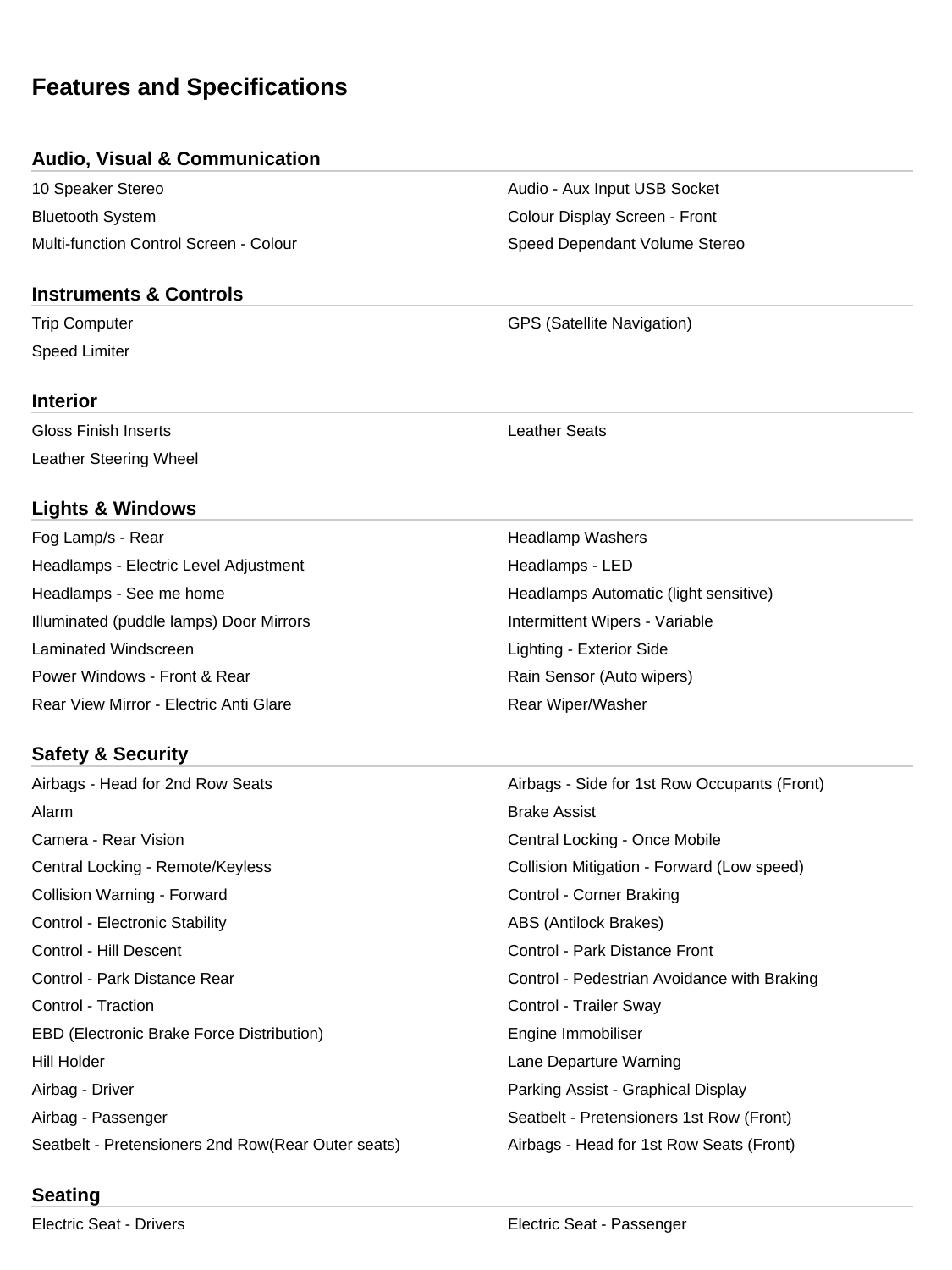Seat - Driver with Electric Lumbar Seat - Height Adjustable Driver Seats - 2nd Row Split Fold

#### **Steering**

Adjustable Steering Col. - Tilt & Reach Multi-function Steering Wheel Power Steering - Electric Assist **Power Steering - Speed Sensitive** Power Steering - Speed Sensitive

### **Body**

Towing - Latch/Hook Front Towing - Latch/Hook Rear

## **Suspension**

Suspension - Air Electronic **Suspension - Auto Levelling** Suspension - Auto Levelling Suspension - Auto Lowering for Easy Access

## **Transmission & Drivetrain**

Centre Differential - Active **Driving Mode - Selectable** Driving Mode - Selectable Gear Shift Paddles behind Steering Wheel

## **Wheels & Tyres**

#### **Brakes**

Park Brake - Electric

## **Electrical**

12V Socket(s) - Auxiliary The Control of Towing - Trailer Socket

## **Comfort & Convenience**

| Ambient Lighting - Interior                   | Cargo Cover                                     |
|-----------------------------------------------|-------------------------------------------------|
| Cargo Tie Down Hooks/Rings                    | <b>Cruise Control</b>                           |
| Cup Holders - 1st Row                         | Cup Holders - 2nd Row                           |
| Door Pockets - 1st row (Front)                | Door Pockets - 2nd row (rear)                   |
| Footwell Lamps - Front                        | Air Cond. - Climate Control 2 Zone              |
| Grab Handle - Drivers Side                    | Grab Handle - Passengers Side                   |
| Grab Handles - 2nd Row                        | Air Cond. - Climate Control Digital             |
| Illuminated Vanity Mirror for Front Passenger | Map/Reading Lamps - for 1st Row                 |
| <b>Starter Button</b>                         | Storage Compartment - Centre Console 1st Row    |
| Storage Compartment - In Cargo Area           | Storage Compartment - in Dash                   |
| Sunglass Holder                               | Sunvisor - Illuminated Vanity Mirror for Driver |

#### **Exterior**

Vented - Guards Front **Body Colour - Door Handles** Body Colour - Exterior Mirrors Partial **Power Door Mirrors - Folding** Power Door Mirrors - Folding Power Door Mirrors - Heated **Remote Boot** Remote Boot/Hatch Release

Seat - Height Adjustable Passenger Seat - Passenger with Electric Lumbar

19" Alloy Wheels **Spare Wheel - Full Size Alloy Wheel** - Spare Wheel - Full Size Alloy Wheel